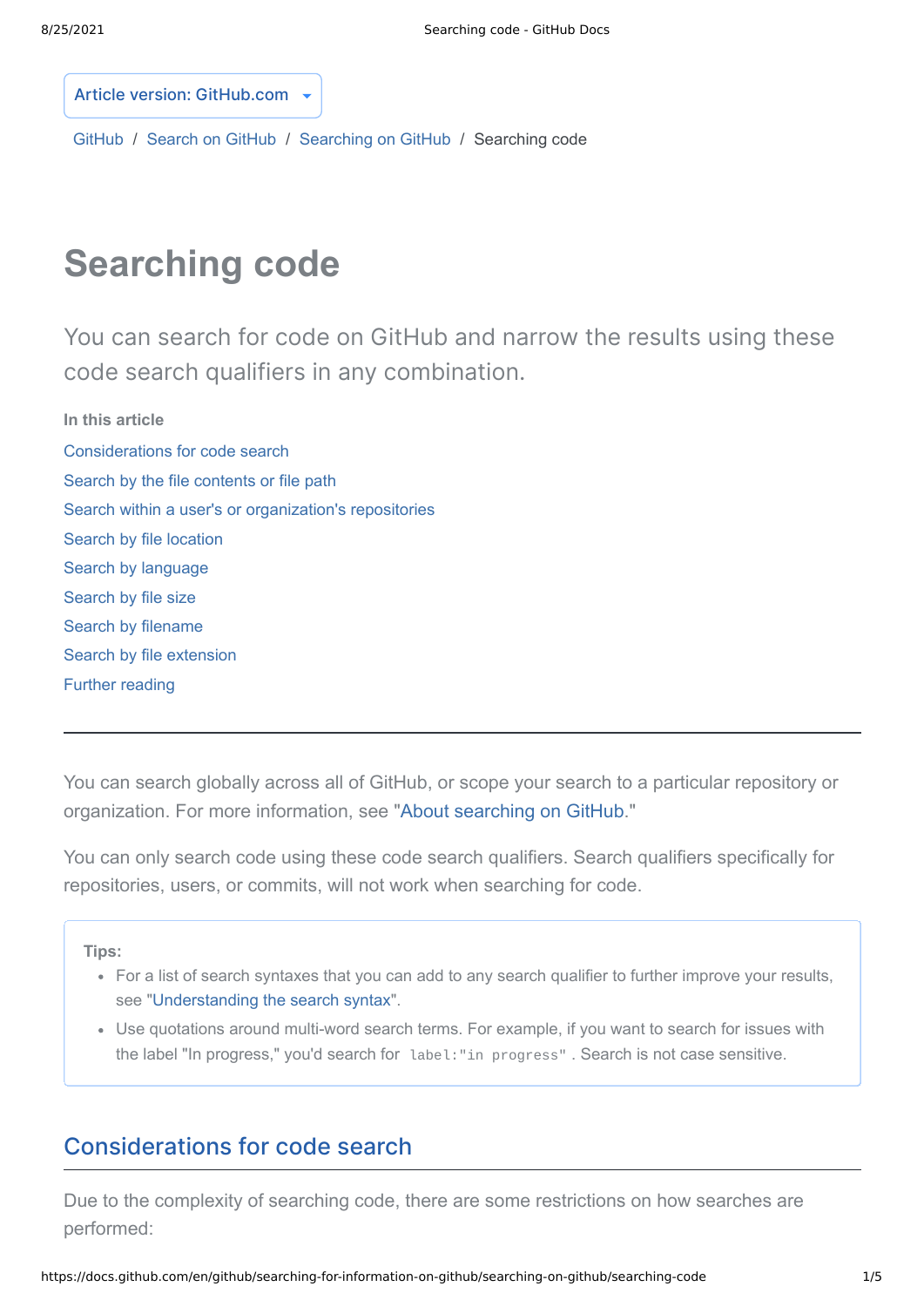#### 8/25/2021 Searching code - GitHub Docs

- You must be signed into a user account on GitHub to search for code across all public repositories.
- Code in [forks](https://docs.github.com/en/articles/about-forks) is only searchable if the fork has more stars than the parent repository. Forks with fewer stars than the parent repository are **not** indexed for code search. To include forks with more stars than their parent in the search results, you will need to add fork: true or fork: only to your query. For more information, see "[Searching in forks.](https://docs.github.com/en/articles/searching-in-forks)"
- Only the *default branch* is indexed for code search.
- Only files smaller than 384 KB are searchable.
- Only repositories with fewer than 500,000 files are searchable.
- Only repositories that have had activity or have been returned in search results in the last year are searchable.
- Except with [filename](#page-3-1) searches, you must always include at least one search term when searching source code. For example, searching for language: javascript is not valid, while amazing language: javascript is.
- At most, search results can show two fragments from the same file, but there may be more results within the file.
- You can't use the following wildcard characters as part of your search query:  $\ldots$ ,  $\ldots$  $\leq$  " = \* ! ? # \$ & + ^ | ~ < > ( ) { } [ ] @. The search will simply ignore these symbols.

## <span id="page-1-0"></span>Search by the file [contents](#page-1-0) or file path

With the in qualifier you can restrict your search to the contents of the source code file, the file path, or both. When you omit this qualifier, only the file contents are searched.

| Qualifier | Example                                                                                               |
|-----------|-------------------------------------------------------------------------------------------------------|
| in:file   | <b>octocat in: file</b> matches code where "octocat" appears in the file contents.                    |
| in:path   | <b>octocat in:path</b> matches code where "octocat" appears in the file path.                         |
|           | octocat in: file, path matches code where "octocat" appears in the file contents or the file<br>path. |

## <span id="page-1-1"></span>Search within a user's or [organization's](#page-1-1) repositories

To search the code in all repositories owned by a certain user or organization, you can use the user or org qualifier. To search the code in a specific repository, you can use the repo qualifier.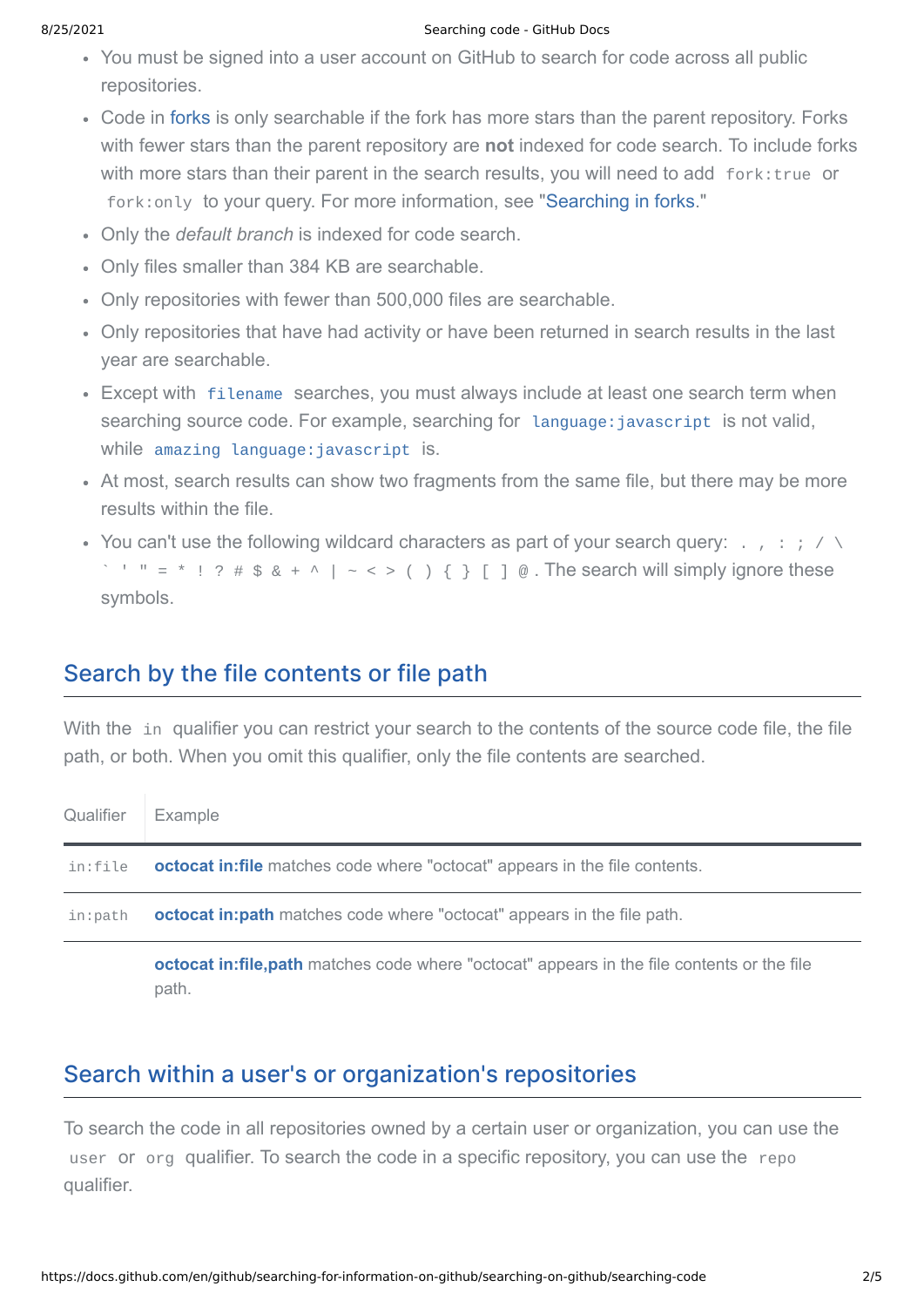| Qualifier                 | <b>Example</b>                                                                                      |
|---------------------------|-----------------------------------------------------------------------------------------------------|
| user:USERNAME             | user: defunkt extension: rb matches code from @defunkt that ends in .rb.                            |
| org: ORGNAME              | org:github extension: js matches code from GitHub that ends in .js.                                 |
| repo: USERNAME/REPOSITORY | repo:mozilla/shumway extension:as matches code from @mozilla's<br>shumway project that ends in .as. |

#### <span id="page-2-0"></span>Search by file [location](#page-2-0)

You can use the path qualifier to search for source code that appears at a specific location in a repository. Use path:/ to search for files that are located at the root level of a repository. Or specify a directory name or the path to a directory to search for files that are located within that directory or any of its subdirectories.

| Qualifier               | Example                                                                                                                                                                                                                |
|-------------------------|------------------------------------------------------------------------------------------------------------------------------------------------------------------------------------------------------------------------|
| path: /                 | <b>octocat filename:readme path:/</b> matches readme files with the word<br>"octocat" that are located at the root level of a repository.                                                                              |
| path: DIRECTORY         | form path:cgi-bin language: perl matches Perl files with the word "form" in<br>a cgi-bin directory, or in any of its subdirectories.                                                                                   |
| path: PATH/TO/DIRECTORY | console path:app/public language:javascript matches JavaScript files<br>with the word "console" in an app/public directory, or in any of its<br>subdirectories (even if they reside in app/public/js/form-validators). |

#### <span id="page-2-1"></span>Search by [language](#page-2-1)

You can search for code based on what language it's written in. The language qualifier can be the language name or alias. For a full list of supported languages with their names and aliases, see the [github/linguist repository](https://github.com/github/linguist/blob/master/lib/linguist/languages.yml).

| Qualifier          | Example                                                                                                                       |
|--------------------|-------------------------------------------------------------------------------------------------------------------------------|
| language: LANGUAGE | element language: xml size: 100 matches code with the word "element" that's<br>marked as being XML and has exactly 100 bytes. |
|                    | <b>display language:scss</b> matches code with the word "display," that's marked as<br>being SCSS.                            |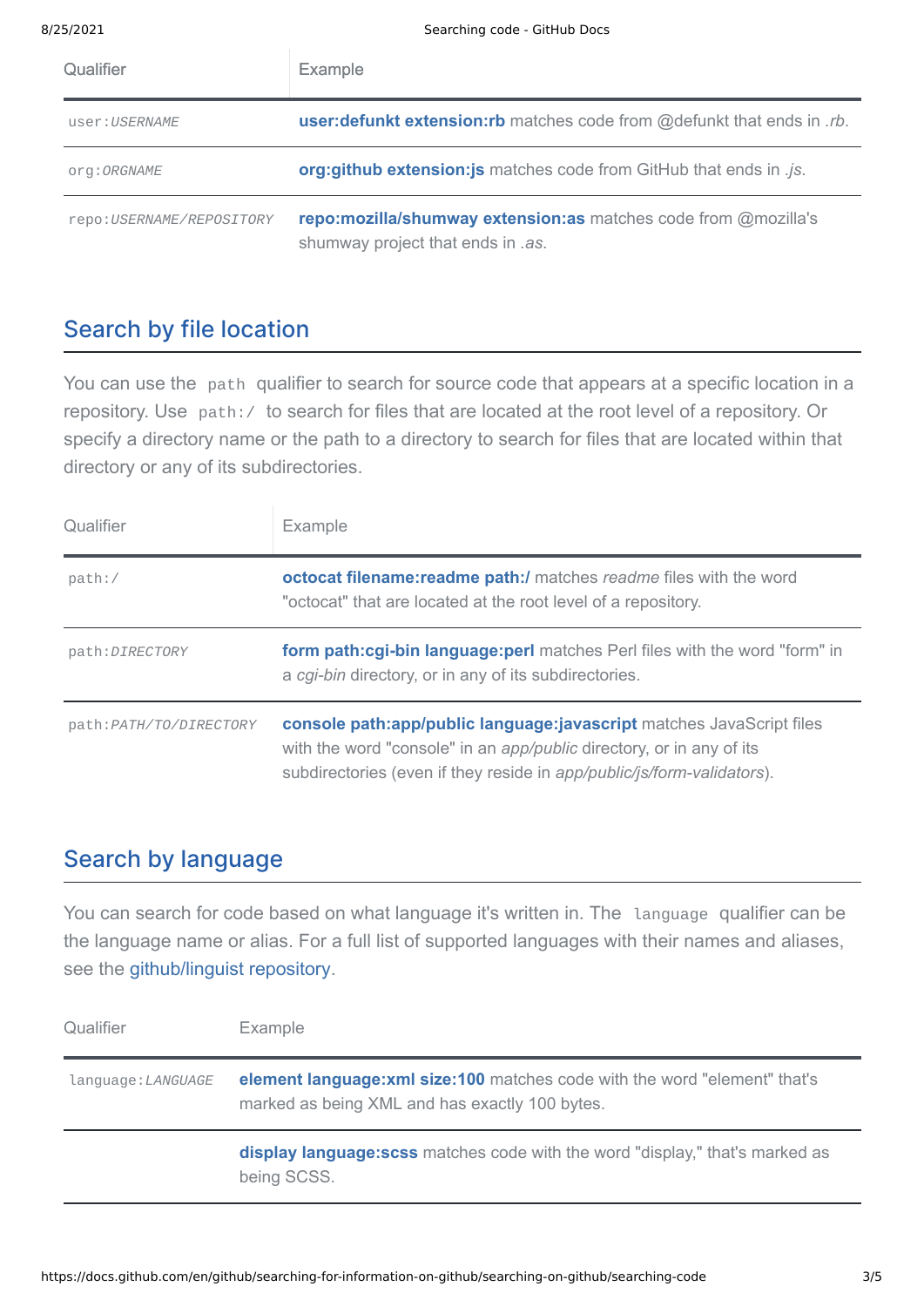8/25/2021 Searching code - GitHub Docs

Qualifier **Example** 

**org:mozilla [language:markdown](https://github.com/search?utf8=%E2%9C%93&q=org%3Amozilla+language%3Amarkdown&type=Code)** matches code from all @mozilla's repositories that's marked as Markdown.

#### <span id="page-3-0"></span>[Search](#page-3-0) by file size

You can use the size qualifier to search for source code based on the size of the file where the code exists. The size qualifier uses [greater than, less than, and range qualifiers](https://docs.github.com/en/articles/understanding-the-search-syntax) to filter results based on the byte size of the file in which the code is found.

Qualifier Example

size:*n* **function size:>10000 [language:python](https://github.com/search?q=function+size%3A%3E10000+language%3Apython&type=Code)** matches code with the word "function," written in Python, in files that are larger than 10 KB.

#### <span id="page-3-1"></span>Search by [filename](#page-3-1)

The filename qualifier matches code files with a certain filename. You can also find a file in a repository using the file finder. For more information, see "[Finding files on GitHub](https://docs.github.com/en/articles/finding-files-on-github)."

| Qualifier          | Example                                                                                                                          |
|--------------------|----------------------------------------------------------------------------------------------------------------------------------|
| filename: FILENAME | <b>filename: linguist</b> matches files named "linguist."                                                                        |
|                    | <b>filename: vimrc commands</b> matches <i>vimrc</i> files with the word "commands."                                             |
|                    | filename: test helper path: test language: ruby matches Ruby files named<br><i>test helper</i> within the <i>test</i> directory. |

#### <span id="page-3-2"></span>Search by file [extension](#page-3-2)

The extension qualifier matches code files with a certain file extension.

| Qualifier            | Example                                                                                                          |
|----------------------|------------------------------------------------------------------------------------------------------------------|
| extension: EXTENSION | form path:cgi-bin extension:pm matches code with the word "form," under<br>cgi-bin, with the .pm file extension. |
|                      | icon size:>200000 extension:css matches files larger than 200 KB that end in<br>css and have the word "icon."    |